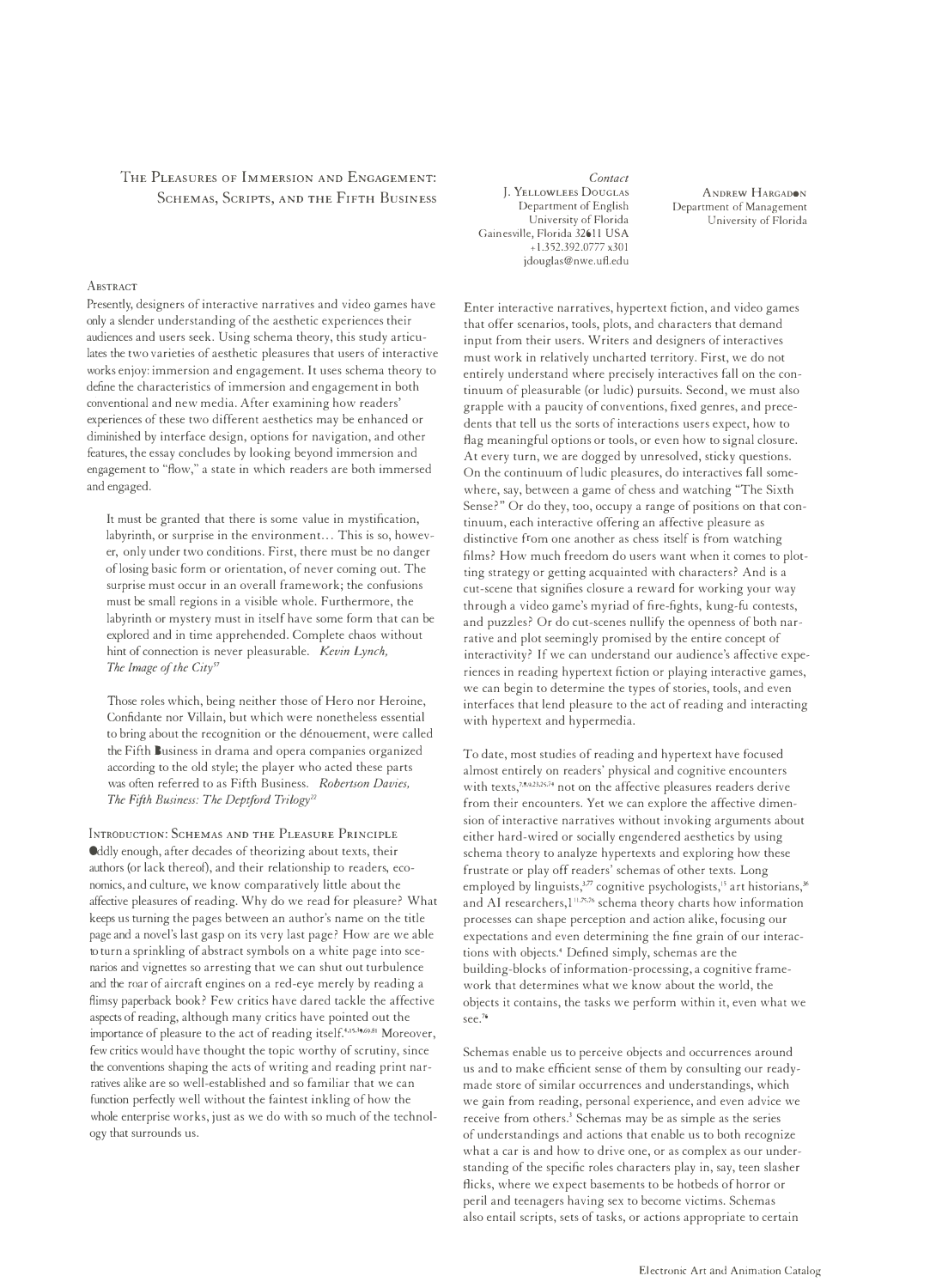### $\chi_{\rm r}$  & Culture Papers.

schemas. In Schank's famous "restaurant script," people entering restaurants understand, seemingly automatically, what to do with a menu, how to order, and how to behave throughout the restaurant experience." Scripts, moreover, are flexible, as we can rapidly and easily modify existing scripts to accommodate new scenarios. A single restaurant script easily covers a visit to McDonalds, Le Cirque, a sushi bar, even a Roman antipasti restaurant, where you merely help yourself to whatever dish is being handed around.

Once we have identified a single schema, we begin calling on relevant scripts that shape our perception, navigation, and interaction within a scenario, whether it exists in life, on a page, or in a stroll on the decks of Titanic in the interactive game "Titanic: Adventure Out of Time."**84** We watch the trials and travails of a couple in a romantic comedy with considerably less trepidation than we would the eponymous couple in the likes of"Romeo and Juliet," which we know to be a tragedy, because our schemas for romantic comedies tell us that, in the end, the obstacles exist merely to make the final union all the more satisfying. We know we must treat all clues as potentially relevant when we read a Patricia Cornwell mystery, just as our schemas for mysteries also tell us that the author will dangle as many false leads, innocent suspects, and red herrings as she possibly can before us, all tactics to delay our resolving the mystery's central puzzle until the book's ultimate pages.

Schemas are, moreover, such vital perceptual tools that, when objects or works violate long-held conventions, we become frustrated and fail to understand them. Films like "Jacob's Ladder"<sup>58</sup> become box office bombs because they begin by inviting viewers to latch onto a single schema initially, a thriller involving war games in the Mekong Delta and psychotropic drugs-then rapidly deploy elements from contradictory schemas. The film, by turns, shuttles through a series of schemas, becoming a horror film complete with the requisite demons and aliens in nurses uniforms, a thriller about a government conspiracy, and a horror film about madness. Throughout, the film remains too slippery for readers to understand it through a single schema. Not surprisingly, its resolution could never prove satisfying to any audience. The film ultimately can resolve the dilemma posed by only a single schema, which turns out, unfortunately, to belong to a fifth schema that is not revealed until the film's final scene. "Jacob's Ladder" ends with an "oh-it-was-all-a-dream" schema that accounts for the illogical and fantastic nature of events by situating them inside a dream or, in this case, a dying man's last hallucinations.

### PLEASURE: IMMERSION AND ENGAGEMENT

When aesthetic objects invite us to rely on certain schemas, they are not, however, necessarily guaranteeing us an entirely predictable experience. Schemas may enhance our pleasure in, say, reading a John Grisham paperback, because they provide a detailed framework that frees us to focus intently on the minutiae of the narrative by providing us information about what, roughly, to expect from the characters, events, and plot generally, as well as, of course, its eventual outcome.' The presence and nature of schemas in a work, moreover, dictate not only the type of genre the work belongs to, but also both the sort of audience the work attracts and the kind of affective experience that audience may expect. Genre fiction generally hews tightly to highly normative schemas, while postmodern novels tend to invert narrative conventions and rupture the stock developments and resolutions of mainstream fiction. Not surprisingly, the predictability afforded by genre schemas makes them ideal fodder for the trance-like reading cognitive psychologists like Victor Nell,**70** note is the hallmark of the immersive reading experience. And, of course, as we might expect, immersive affective experiences also tend to garner the largest audiences, as readers pursue immersion to temporarily escape the stresses of everyday life or vicariously enjoy the exploits of fictional characters as an antidote to the mundanity of their own lives." Contrary to expectations, however, our immersion in what some critics might scoff at as "light reading"<sup>70</sup> stems from the steady, unbroken rhythm of our reading, which fully occupies our cognitive capacities." Conversely, readers plowing through more demanding texts, works by what Robert Coover" has dubbed "difficult" writers, enjoy no such spell, as the cognitive demands of grappling with the text tend to be discontinuous, involving shuttling between competing schemas, prospecting and retrospecting through the text, and pausing over obscure passages.**13·<sup>70</sup>**Highly normative schemas enable readers to "lose" themselves in the text in what we might call an *immersive*  affective experience. When immersed in a text, reader's perceptions, reactions, and interactions all take place within the text's frame, which itself usually suggests a single schema and a few definite scripts for highly directed interaction. Conversely, in what we might term the *engaged* affective experience, contradictory schemas or elements that defy conventional schemas tend to disrupt readers' immersion in the text, obliging them to assume an extra-textual perspective on the text itself, as well as on the schemas that have shaped it and the scripts operating within it.

## IMMERSIVE INTERACTIVES:

BEYOND SHOOT OUTS AND HUNT-QUESTS [T]oday's most successful interactive artists ultimately see interactivity as an evolutionary (rather than revolutionary) step for storytelling. *Brent Hurtig, "The Plot Thickens""*

Not surprisingly, the earliest digital interactives-video gamesdrew their cues heavily from a singular schema, turning the early commercial computer games into jazzed-up versions of video arcade games. Whether by accident or design, early game developers hit digital pay dirt by founding their first ventures on the bedrock of two essentials: a recipe for interaction that all but guaranteed a deeply immersive experience and strong, normative schemas borrowed from already-familiar forms of entertainment. The history of invention is, after all, littered with dazzling innovations that either withered rapidly into obscurity or, at best, hibernated for decades before their eventual adoption, mostly due to the object's very newness.' Inventions that are discontinuous with earlier devices and tools tend to offer users few familiar schemas. The fax, phonograph, answering machine, tape player,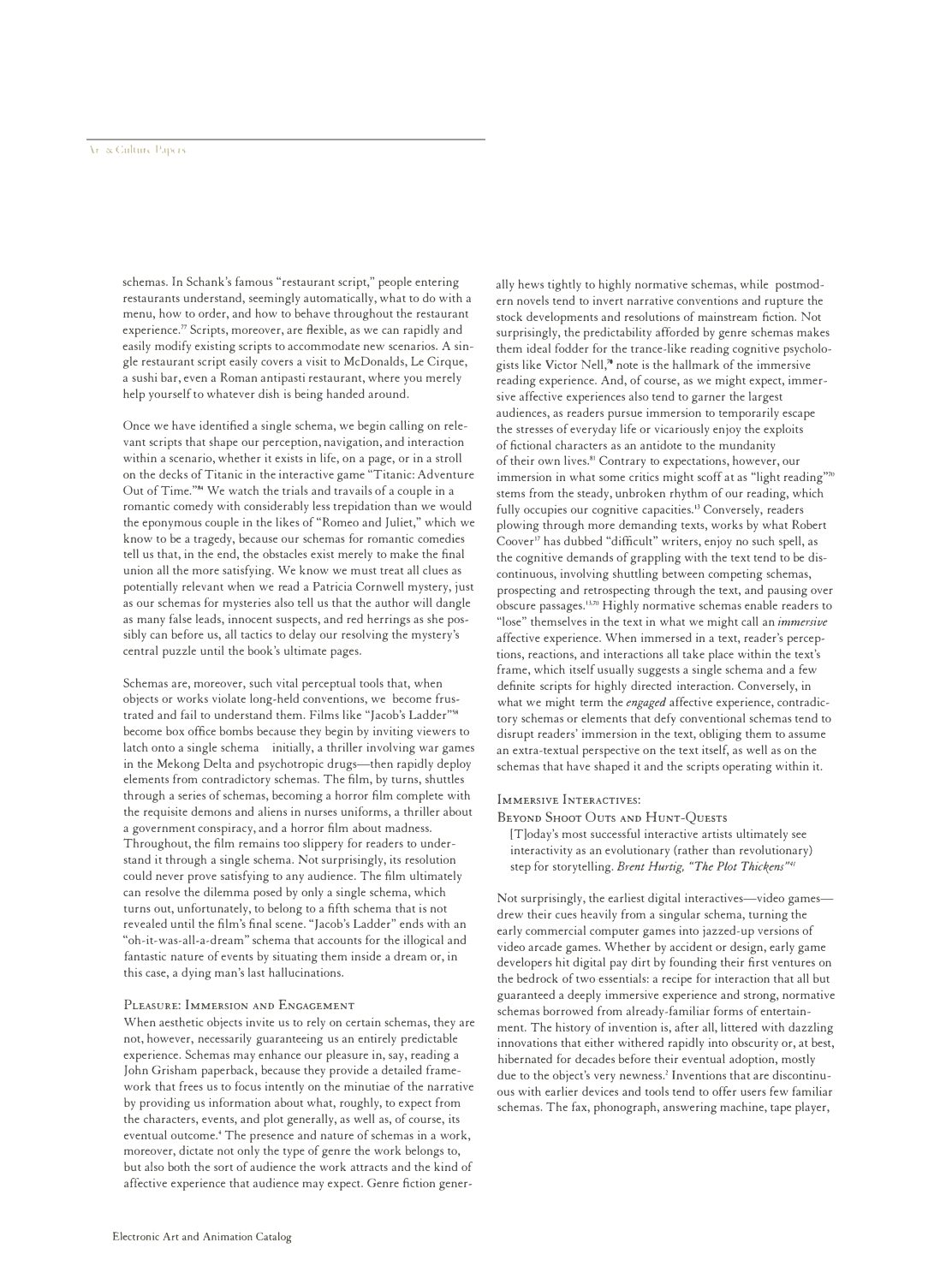and VCR all languished for decades before becoming household fixtures, largely because each of these inventions required users to develop new schemas to accommodate them. Conversely, technologies like Edison's incandescent light were adopted at the technological equivalent of light-speed—despite potentially crippling problems with the limitations of wiring and distribution of centralized electricity-almost entirely because the new innovations essentially invited users to rely on long-familiar, comfortable schemas and scripts<sup>40</sup> derived from the very forms of technology the innovations were designed to replace. Ironically, innovations seem to be adopted most rapidly when their newness is domesticated, so to speak, by design features that invite us to treat the new object as if it were merely an extension-albeit an improved one--of a familiar object or device. Early video games like Pong stuck to the simple, rigid schema of a ball game with the ball batted between players or against walls. Later successful video games drew off arcade staples that involved escaping through mazes-an approach drawn loosely from the pinball schema-or raining bullets on would-be protagonists, a schema drawn from that staple of county fairs everywhere, the shooting gallery. The result: a game that imposed rigid rules, drawn from already familiar games which could thus be immediately grasped by users, a game featuring fresh local details like gobbling mouths or souped-up weapons, requiring a steady rhythm of interaction. Ironically, the reader paging through Balzac or Dickens, or, for that matter, Judith Krantz, has entered into roughly the same immersive state, enjoying the same high, continuous cognitive load as the runty kid firing fixedly away at Space Invaders.

Later generations of video games have colonized the same turf with notable success. Both Sonic the Hedgehog and Super Mario Brothers, for example, drew off familiar arcade schemas. Yet video and PC game designers have encountered difficulty whenever they have attempted to stray into territory where no dominant schemas reign. Chief among any designers difficulties is how to invite users to interact with the text itself. While the shoot-out is always immediately comprehensible, that particular schema doesn't easily offer designers sufficient local details to completely differentiate their latest game from the droves of other shoot-outs that have preceded it. Perhaps not terribly surprisingly, game designers have mostly mined only a single other schema: the treasure-hunt-cum-grailquest, familiar to users of "Myst,"<sup>64</sup> "Titanic,"<sup>84</sup> "Grim Fandango,"<sup>37</sup> and, for that matter, any other interactive that doesn't require users to shoot anything that moves. Yet the hunt-quest remains a remarkably hardy genre, as its schema, unlike the shoot-out, permits a wealth of local detail, sufficiently rich that its users can become immersed in grappling with both its intricacies and what to do with it.

SCRIPTS, VOICE-OVERS, AND THE FIFTH BUSINESS In immersive interactives like "Myst" or Shannon Gilligan's "Virtual Murder" series,32,33,34,35 our pleasure stems from our ability to discern a single schema and the several scripts it offers us for both interpretation and directed action. Before we so much as glimpse the title screens of your typical hunt-quest, we already know we need to listen intently, collect everything we can lay our mitts on, and put together our tools and clues to solve the local

challenges that confront us, which, in turn, will enable us to solve the interactive's grand challenge—usually something on the order of liberating a prisoner,  $37.64$  altering the course of history,<sup>84</sup> or saving the planet.<sup>87</sup> Still, designers have no such clear choice of scripts for interaction. We all understand that guns or knives are essential to shoot-outs, but no such clear scripts exist for actions during the hunt-quest. Furthermore, how do you indicate readiness for action or differentiate the items your protagonist must collect from the normal detritus that makes an environment look convincingly realistic? Contrary to some theorist's belief,"· **<sup>69</sup>** the existence of tools intra-frame or extra-frame does little to disrupt the user's immersion in the interactive. For example, solving a puzzle, pursuing a clue, or surviving a knife fight involves action that can potentially spill outside the narrative's frame, as in the multiple-choice replies "Titanic" offers as responses to characters conversations with you<sup>84</sup> or the inventory of items protagonist Robert Cath possesses in "The Last Express."<sup>62</sup> But the aesthetic remains largely immersive as long as the story, setting, and interface adhere to a single schema.

Users face further interface challenges from narratives like "Last Express" that attempt to stray from reliable gaming conventions that govern the user's actions, mostly decoding puzzles and dismembering enemies, all of which may frustrate more than engage users expecting well-defined scripts and a tight framework for directed action. In "Titanic," for example, if you fail to keep an assignation or meander through the ship, the narrative's clock-time halts abruptly, and all characters vanish, save your steward, who appears periodically to throw you out of the First Class Smoking Lounge or Verandah Cafe."No agents, frames, or tools exist to jump-start the narrative again once you neglect to pick up the right clues. Even with its highly normative huntquest schema, "Myst" frustrates users searching vainly for clues into acts of desperate, random thrashing with the cursor on shrubbery, sundials, library walls, anything that looks like a candidate for the next puzzle challenge." But even with better indicators for interaction, like "The Longest Journey's" <sup>56</sup> palette of annotated cursor and potential actions (eye, mouth, hand) that flag your potential actions with solid or broken lines and a variety of colors, users are simply left with more elegant weapons to thrash the simulated environment with. If the environment seems particularly bereft of clues or you don't happen to hit on the ingenious and incredibly improbable notion of using a twig and dinosaur scale to create a funnel, as in "Longest Journey," immersion evaporates, and you're left trying to vainly intuit what on earth the designers had in mind when they created the particular scene you're presently trapped in.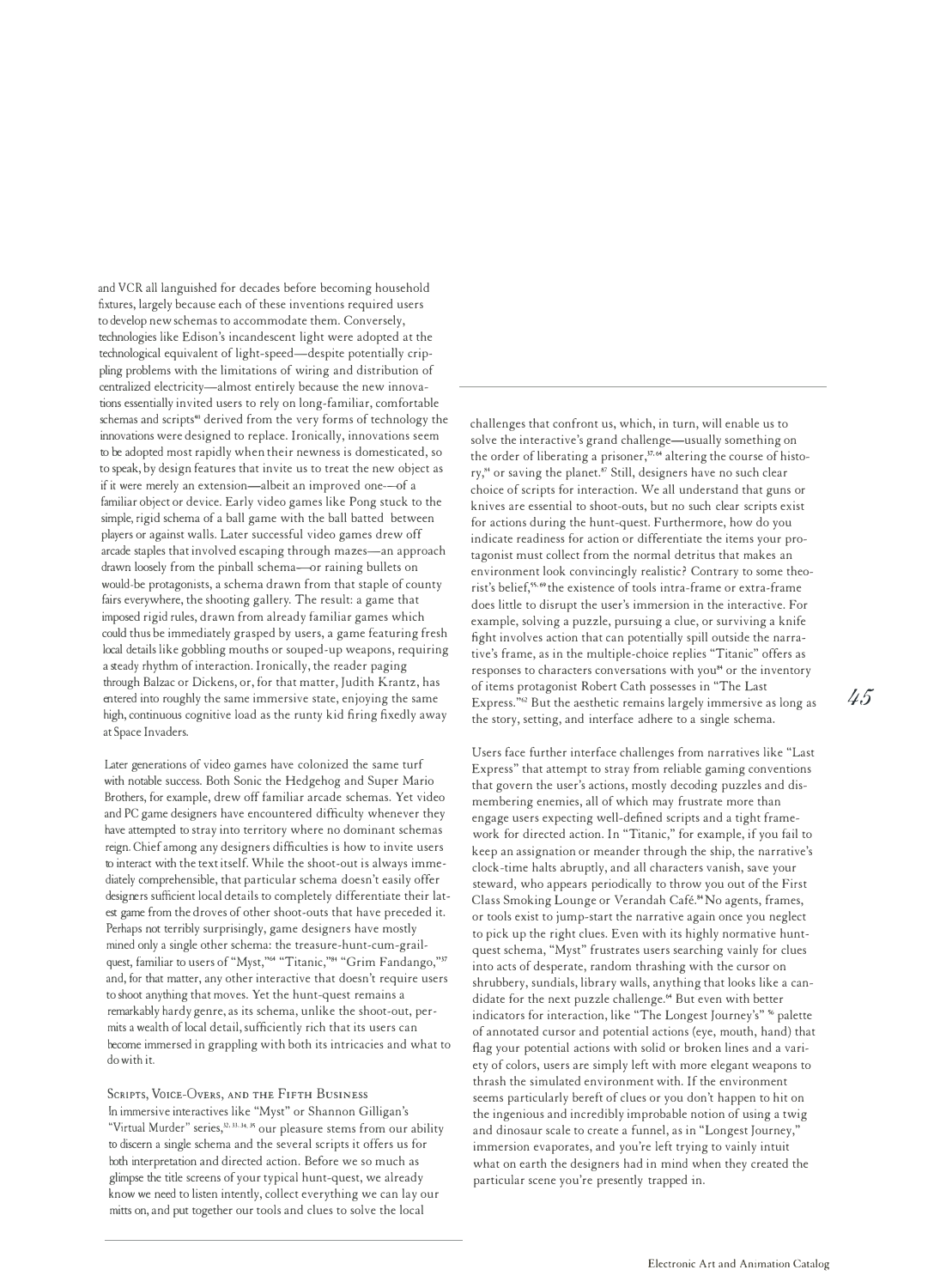If anything, video game designers, more than their PC counterparts, have even thornier dilemmas awaiting them in interface design during their forays into territory outside the shoot and hunt-quest genres.**<sup>7</sup> 8 • <sup>83</sup>**With "Sydney 2000,"**83** Dreamcast users can train athletes, expose them to some extra coaching, test them in qualifying trials, and, finally direct them to compete in the Olympics. The problem for users and designers alike: how to provide the means for a potentially complex series of interactions using the same controller originally created for shoot-outs. The solution: users must toggle maniacally between the former "shoot" switches to provide athletes with the strength, say, to complete a 170 Kg clean and jerk. The greater problem: still to toss the javelin, shoot skeet, triple jump, kayak, or dive, frenetically toggling between the same switches you've just used to provide a sprinter with speed in the 100 meters and to give a weight-lifter, at least theoretically, enough gas to complete a dead lift. The script for interaction shifts with every event and sometimes, even between training mode and trial/competition modes, leaving users in what promises to be the most immersive of interactive experiences-video games, after all, are direct descendants of the immersive arcade shoot-outs-paging angrily through the slender instruction pamphlet, trying to figure out what functions the "A" and "B" buttons will signify for the next IO minutes.

For our affective experience to remain immersive, both narrative  $46$  and interface alike need to overtly guide or curtail our possibilities for action. Interactive games fulfill their promise as immersive when they offer us an obvious schema for narrative structure and interface, and when they offer us predictable, tightly scripted interactions, enabling us to enjoy virtual experiences that are either unattractively risky or denied to us in everyday life.<sup>81</sup> In "Gadget,"79 if an informant in the Museum train station has instructions for you to turn your quest around, the train idles helpfully in the station until you venture out of the car, stroll up to one or two likely looking characters, and receive the vital clue. In the "Virtual Murder" series, Gilligan<sup>32, 33, 34, 35</sup> provides a detective sidekick who summarizes the crime scene, provides thumbnail sketches on suspects, or weighs in with an opinion when queried. The series also includes the occasional voice-over by a police superior who harangues you with the work remaining to be completed and the time remaining on your "game" clock.

> Both the voice-over and agent are fortuitous additions to Gilligan's series of interactives and, not coincidentally, both are drawn explicitly from film and stage. Beginning with the Greek chorus,-itself an early form of voice-over,-dramatists and directors have used voice-overs to guide their audiences through scenes, ensuring that audiences understood the significance of an action, the true nature of a cloaked villain, or the mental state of some characters. In cinema, writers and directors traditionally use voice-overs to establish conditions at the outset of a narrative or during substantial changes in location or time, or to voice interior monologues. But some directors have also used voice-overs to make entire narratives intelligible, a vital function in films that rely on a pastiche of images without heavy sequential continuity or on narratives that defy conventions or logic. Famously, Francis Ford Coppola was troubled by the 1.5 million feet of film shot for "Apocalypse Now," believing he

had only "about a 20-percent chance" of assembling the elements intelligibly into a successful feature. Furthermore, sneak-preview audiences remained puzzled by the logic and significance of several of the film's key scenes, most troublingly, the film's conclusion. When Coppola, however, commissioned writer Michael Herr to create a voice-over interior monologue for the protagonist - a voice-over narrative that spanned virtually the entire film - audiences immediately understood the film's events, and "Apocalypse Now" reaped over \$100 million at the box office.'° Remarkably, voice-overs have been all but unused in interactives: in "The Last Express,"<sup>62</sup> you understand Robert Cath's feelings via the occasional voice-over, and both April Ryan in "Longest Journey"<sup>56</sup> and "Grim Fandango's Manny Calavera"**37** use voice-overs. But both Ryans and Calaveras voiceovers exist simply to inform you what their characters cannot do. When you point either character toward an item that doesn't function as a tool or potential clue, both essentially tell you, "I wouldn't do that" or "I don't think that will work." Game designers, by eschewing the use of anything approximating a voice-over, are forcing users to face challenges akin to understanding the events in a narrative without benefit of either first-person, third-person, or omniscient narration-which is achieved in cinema via first-person or omniscient point-of-view camera-a challenge even in the comparative cozy familiarity of the print novel.

Gilligan's sidekick, a nameless help-mate portrayed initially by Gilligan herself and, in later additions to the "Virtual Murder" series**<sup>3435</sup>**by actress Sherilyn Fenn, is also an apt throwback to earlier narrative forms. While her cropping up in a police procedural is, perhaps, unremarkable, she remains the lone example in interactives of what Robertson Davies termed "the Fifth Business"<sup>22</sup> or the agent who exists solely to chivvy the characters and plot toward its conclusion. In police procedurals, detective novels, and mysteries of all stripes, of course, the Fifth Business is usually the protagonist's sidekick. Sherlock Holmes, famously, had Watson to bounce ideas off and to help him unravel clues, often unwittingly, and even Inspector Morse had the much-putupon Sergeant Lewis. Both Watson and Lewis performed, like every good agent, the function of sniffing down false leads and interviewing suspects while their respective bosses got down to the real detective work and eventually solved the case - significantly, never without some intervention from their sidekicks. Of course, both agents also function as narrative foils to their bosses. Watson and Lewis are famously dim where their superiors are quick-witted, badly read and poorly mannered where Holmes and Morse are educated, cultured men of the world. Yet the agent is also the mystery's unsung catalyst, a force who can usher the plot along efficiently precisely because he or she is an unobtrusive character never quite in the spotlight. Perhaps, given the paucity of scripts drawn from earlier media, the absence of agents from interactives should seem unremarkable. Yet the agent is such a potent tool, one that can clarify interface elements and possible actions, that we can only wonder why agents remain so strangely unused, apart from Microsoft's brief, mid-90s foray into plugging an obnoxious agent named Bob into its desktop interface. An agent in "The Longest Journey" could make suggestions about what April Ryan ought to do with the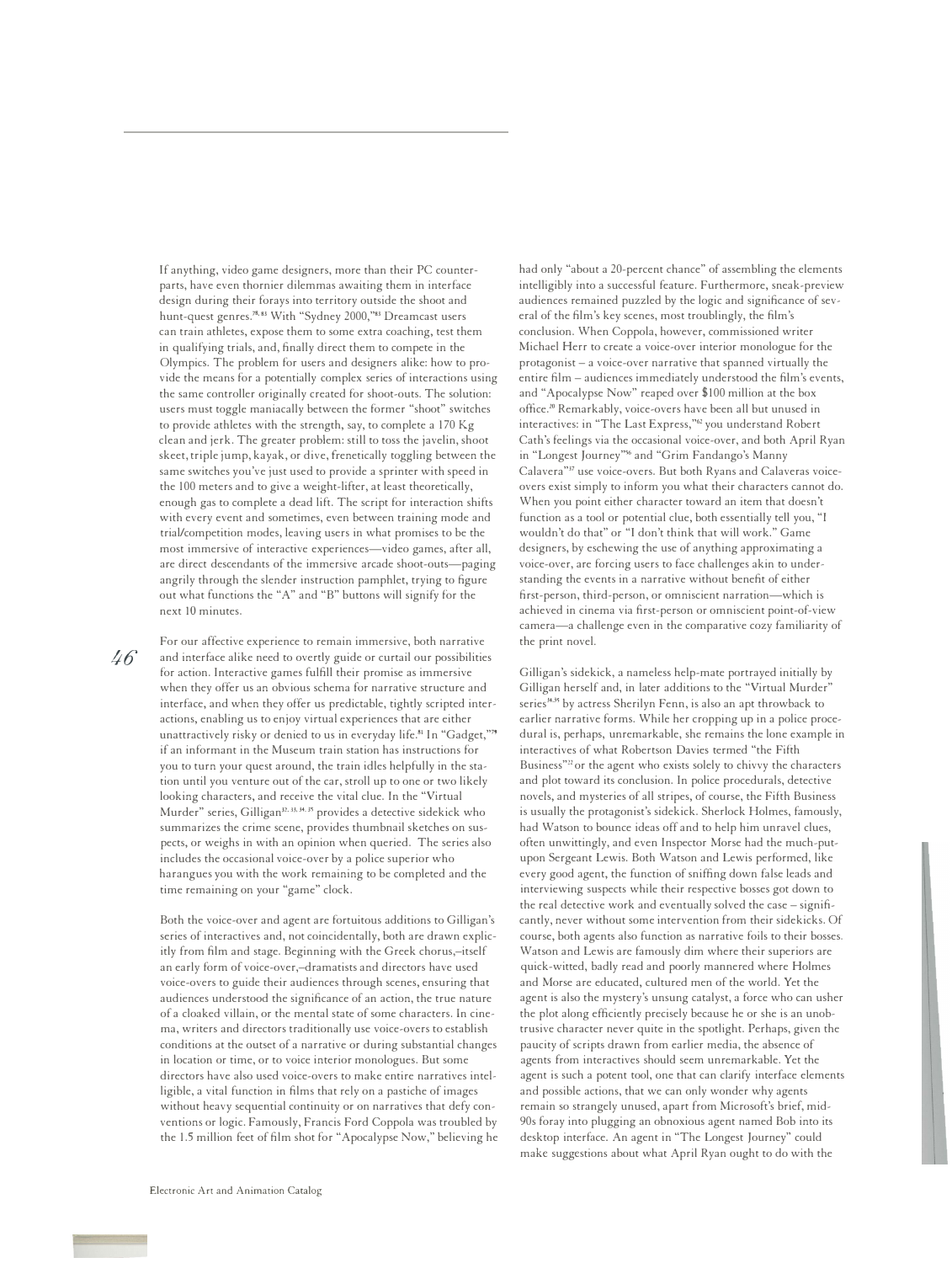dinosaur scale and twig, saving you from scrabbling for the cheatsheet walkthrough-decidedly an immersion-busting experience-similarly, an agent or voice-over could tell you how to position "Grim Fandango's" forklift in the elevator before you embark on your 40th attempt at halting the elevator or risk losing any remaining vestiges of sanity. Or you could enlist an agent or toggle the voice-over mode on during the early stages of the interactive, when you're still determining the conventions and constraints governing the plot, characters' actions, and environmental cues, only to leave both these guides behind once you've fully grasped the details and immersed yourself in the narrative.

**PLEASURES OF IMMERSION, PLEASURES OF ENGAGEMENT**  The pleasure of immersion in interactives stems from our ability to take guided action and see the outcomes from our choice of one or more scripts within a single schema. In contrast, the pleasure of engagement with hypertext fiction comes from users' access to a wide repertoire of schemas and scripts, our attempts to discover congruences between the hypertext and an array of often mutually exclusive schemas, and, ultimately, our ability to make sense of the work as a whole. Even though Janet Murray's" list of plots as symbolic actions include sensemaking and assembling fragments into a coherent whole, Murray's objection to what she calls "structured literary hypertext" reveals a criterion for aesthetic pleasure clearly founded only on immersion: "navigation unfold[s] a story that flows from our own meaningful choices."<sup>69</sup> Yet readers of modernist works like *Mrs. Dalloway*,<sup>88</sup> The Good Soldier,<sup>29</sup> In the Labyrinth,<sup>73</sup> and *Ulysses*<sup>45</sup> must actively wrestle with wandering narrative perspectives, tortuous representations of time, and deliberate disruptions in space, time, and causation, as well as the requirement that they ultimately understand the entire work relative to its spatial form. Anyone who confuses Great Works with an aesthetic of immersion should remember Joseph Frank's famous declaration about *Ulysses,* which, he claimed "could not be read, only reread."**30** These texts engage readers deeply because they do not follow schemas for which readers can unthinkingly apply ready-made scripts. Instead, they violate existing conventions, switch schemas, and, in the case of works like *In the Labyrinth,*  violate even our assumptions about continuity from one paragraph or even sentence to the next.**7<sup>3</sup>**

Not surprisingly, engagement tends to be pursued and enjoyed by those who are widely read, since they have access to a vast array of schemas and scripts. Readers who enjoy engagement also tend to enjoy confronting situations for which they lack scripts, as these provide opportunities for learning, as opposed to merely performing one of a series of scripts within a conventional framework. With a hefty repertoire of scripts to call upon, the well-read are also more likely to recognize when, and to guess how or why, narratives violate long-familiar conventions and patterns. The reactions of even well-intentioned critics-witness Murray's<sup>69</sup> "privileging confusion"—to hypertext fiction grows from confusing engagement with immersion, as well as from the fluid, stillevolving nature of schemas and scripts in hypertext narratives.

Yet even the earliest readers<sup>25</sup> of the first published hypertext narrative, "afternoon," experienced a kind of engagement that would have seemed familiar to readers of *Ulysses* or *The Wasteland.* First, readers bring to new media their schemas and scripts from older media,<sup>40</sup> just as hypertext fiction itself draws on conventions inherited from print for plot, character, intention, and tropes." Second, published criticism which, in the cases of Joyce and Eliot, included symbolic "keys" to their work, aided readers in developing schemas to fit the new material. Joyce circulated notes that mapped Stephen's and Leopold Bloom's day in Dublin onto the adventures of Odysseus,<sup>38</sup> while Eliot extensively footnoted his own poem.**28•<sup>71</sup>**Readers of hypertext fiction, like Joyce's and Eliot's audiences, are more likely to seek out secondary sources to supplement their array of schemas for understanding the text. These "engaged" readers are also more likely to employ these schemas as simply part of a repertoire, rather than as sources for controlling scripts that determine singular interpretations of a work. Such secondary sources include Joyce's own extensive criticism on hypertext aesthetics,<sup>47,48,49</sup> as well as a growing body of criticism on the narrative significance of navigational mechanisms in hypertext.<sup>5,6,23,39,69</sup> Third, even in a relatively new genre, some of its newly minted "grammar" and tropes are accessible to early audiences: cross-cutting, special effects, and the shot-reaction shot sequence all appeared during cinemas nickelodeon era." In complex hypertexts, immanent structures include proximity signifying causal or relational connections between lexias in spatialized text,<sup>59</sup> as well as recurrence to remind readers of previously encountered lexias or to situate already encountered lexias in new contexts where they take on new meanings.<sup>6,26</sup> Mark Bernstein<sup>8,9</sup> has also identified cyclical repetition broken to signify closure,**<sup>2</sup> 5 • 46** contour, where cycles coalesce or collide,<sup>650</sup> and montage that establishes connections across the boundaries of nodes or links, as used by Landow, **<sup>5</sup><sup>1</sup> • 52**  Jackson<sup>43</sup> and Paul.<sup>71</sup> Readers engaged with hypertext fictions like "Victory Garden" or "Twelve Blue" make hypotheses about the relationships between lexias and the significance of links, layering onto the print readers engagement with character, continuity, time, and space, further interpretations of the significance of spatial relationships and links between lexias, of link types and their conditions. Long-term engagement with the texts – the necessary rereading Michael Joyce describes"- makes some relations immanent, nullifies some hypotheses, thwarts some navigational strategies, and generally enables readers to enlarge their repertoire of textual aesthetics still further. Finally, when hypertext episodes" also represent causally linked lexias that generate narrative tension, readers may become immersed in the narrative. Even when immersion gives way to engagement, the immersive lexias or episodes can still act as a centripetal force that compels

us to become engaged with the narrative.<sup>26</sup>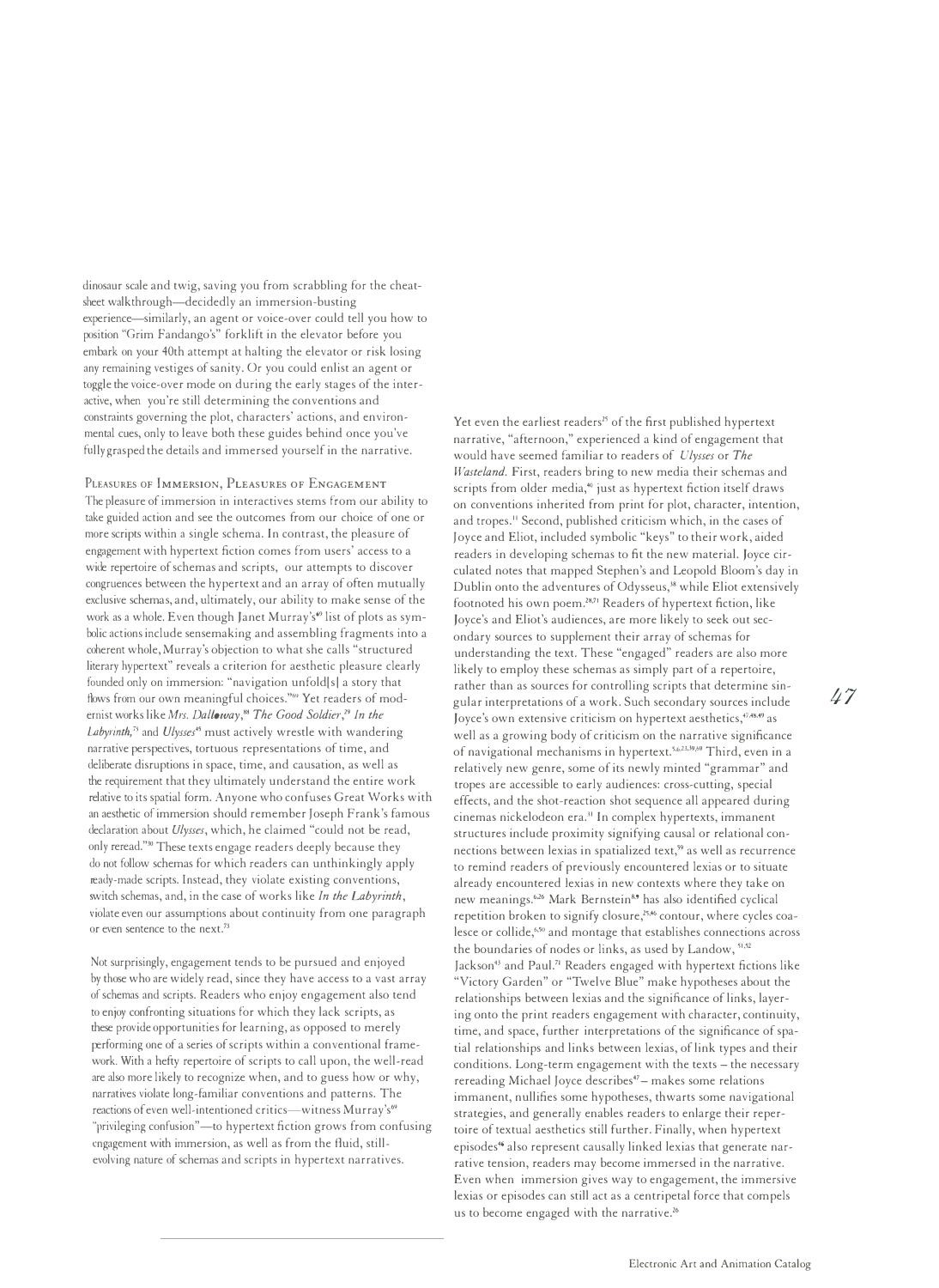#### **IMMERSION INTO ENGAGEMENT INTO FLOW**

The "episode vortex," as Jim Rosenberg notes, however, can just as easily frustrate readers, launching them into "foraging" for the next episode." While immersion may easily lure readers into interactive narratives and organize their initial engagement, replacing promised immersion with engagement can also frustrate readers, even when they can develop a script that situates their frustrated immersion as strictly intentional, a deliberate effect designed by the author.'

Even in the throes of engagement, disorientation in hypertexts is potentially more disconcerting than the momentary discomforts we experience in other media, notwithstanding our budding repertoire of effects and gambits that signify. The dreaded "lost in hyperspace"<sup>27</sup> problem is due partly to our awareness that hypertexts exist in virtual, 3D space—which may or may not be represented to readers via maps or spatial navigational tools-partly to our awareness that links often involve recursion and complex conditionals, seldom making visiting every lexia or link once the equivalent of experiencing the entire work. When we consider the affective dimension, however, the absence of guides for the length of time occupied by our engagement or immersion may be still more significant. When we sit down with a novel or settle ourselves into a Broadway theater or our local cinema, we know approximately how long our immersion or engagement will last. Book chapters, like film running times, often owe as much to the length of time writers require to develop stories and episodes as they do to publishers' and producers' perceptions of the attention span and disposable time common to contemporary audiences. While audiences can prove equally adroit at immersing or engaging themselves in lengthy narratives fanning out over weeks and even years in radio and television serials<sup>7,23</sup> as well as in professional sports,<sup>7,8</sup> they require clear-cut guides on the duration of each local session. Football, basketball, and hockey are clock-determined. Baseball has nine regular innings. Plays have either three or five acts. Serials occupy 30 or 60 minutes of airtime. Time can also increase the signifying power of narrative developments and tropes: cues about a character's impending mortality that may not seem particularly significant in Act III acquire dramatic significance when revealed to us in the final moments of Act V.

Not coincidentally, designers of interactives frequently build into games central metaphors or tools that rely on time. All the "Virtual Murder" interactives use a conceit about the seven hours that generally elapse between the discovery of a crime and the swearing out of a warrant for the suspected perpetrators arrest.<sup>32,33,34,35</sup> Both

"Titanic"<sup>\*</sup> and "Last Express"<sup>62</sup> unfold against time constraints imposed by, respectively, the sinking of the liner and the onset of World War I. Further, in both the "Virtual Murder" series and "Titanic," agents periodically surface both to remind you of time passing and to nag you to keep assignations, ensuring that your immersion doesn't shade quickly into frustration. Other interactives rely on stages that signal reader's progression through the text: "ages" for "Myst,"**64** "realms" for "Obsidian."" Hypertext fictions, however, lack such clear signals to readers, making it difficult for readers to determine if their script-acquiring and developing have been successful in helping them understand the hypertext as a structure of narrative possibilities, or if they need to accommodate, modify, and generate still more scripts. Some writers have built forms of closure into hypertexts that enable readers to pause in their reading or leave it completely.**24•<sup>46</sup>54067** But link conditions in complex hypertexts can yield different juxtapositions of lexia and fresh narrative possibilities, just as a familiar episode may branch in several unexpected directions the next time out, mitigating the cues potentially offered by these approximations of closure,

Finally, while immersion may shade into engagement - now an imminent development with recent calls in the interactive game industry for more backstory and narrative**<sup>14</sup>' <sup>80</sup>-** and engagement into immersion, neither of these affective dimensions maps all that tidily onto most definitions of interaction." As Joyce" and Aarseth' have noted, readers of most hypertext fiction are merely exploring the narrative, not constructing its links and rearranging its structure, or even generating lexia and links themselves, While the advent of the World Wide Web and collaborative structures like Browns Hypertext Hotel" suggest that hypermedia's contribution to aesthetics may be a blurring of the line between reception and creation, the relatively limited interactions of immersive or engaging interactives should not likewise limit our quest for features, metaphors, and conventions that enhance our affective experiences.

Given the enhanced immersive possibilities of full-motion video, not to mention virtual reality, coupled with hypertext fiction's complex possibilities for engagement, future interactives could easily enable casual readers to experience what Mihaly Csikszentmihalyi calls "Aow," a condition where self-consciousness disappears, perceptions of time become distorted, and concentration becomes so intense that the game or task at hand completely absorbs us.<sup>21</sup> Since flow involves extending our skills to cope with challenges, a sense that we are performing both well and effortlessly, this state hovers on the continuum between immersion and engagement, drawing on the characteristics of both simultaneously, Presciently in the early 1980s, Sherry Turkle<sup>85</sup> noted something like flow states in teenagers grappling with computer games. Where immersion involves identification with characters and narrative elements-the local details that keep us involved even when we know the plot's trappings intimately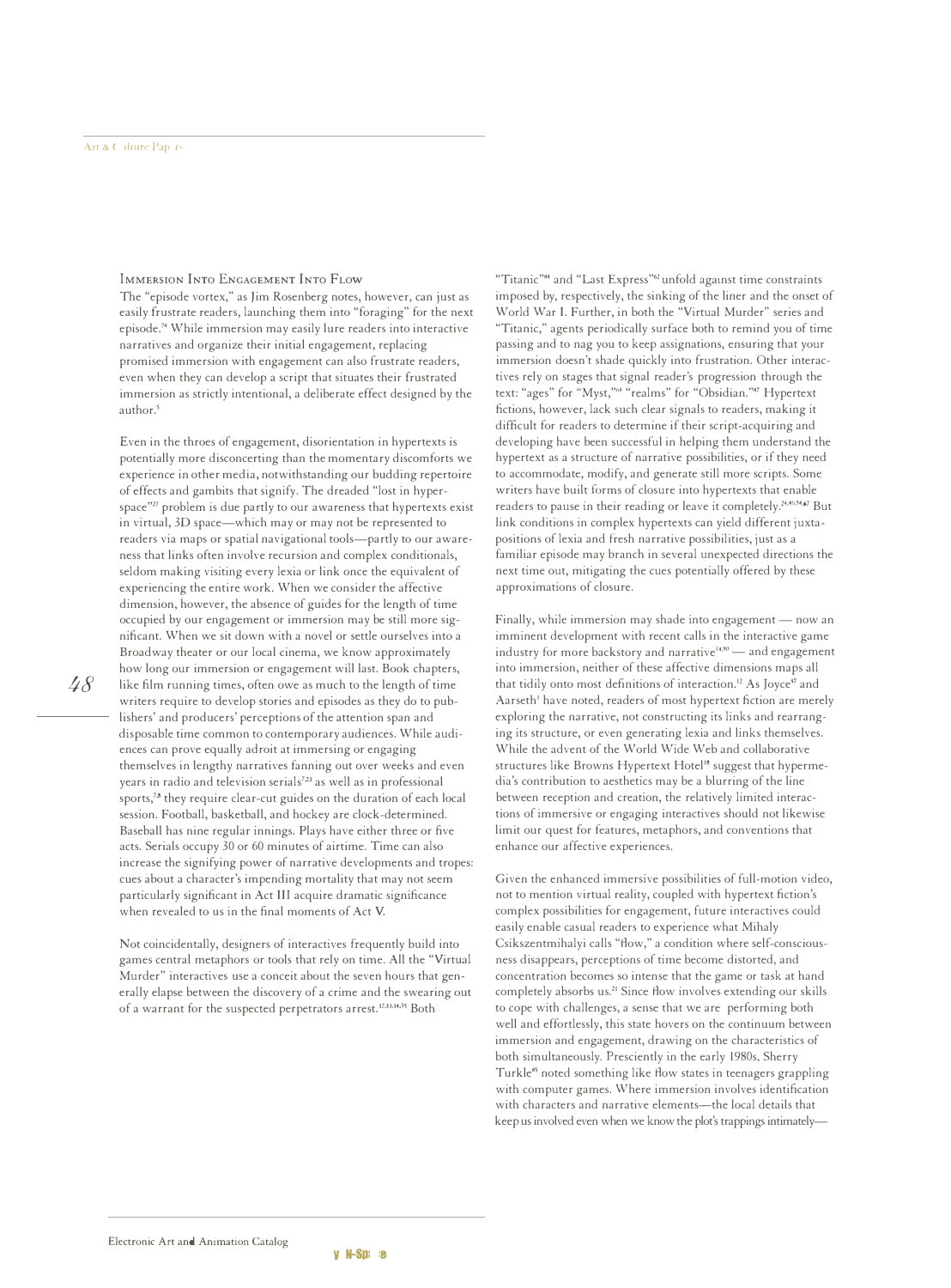engagement involves deciphering the author's or game designer's intentions. During a flow state, Turkle noticed, teenagers both identified utterly with the objects they were manipulating the equivalent of"becoming the pinball," unthinkable to the player of the analog arcade game-and became deeply involved in determining the constraints built into the game. Most vitally, however, she noted that player after player was obliged to keep up with a rhythm dictated by the game itself, a "relentless ... demand that all other time stop ... and that players take full responsibility for every act."<sup>85</sup> The combination of all three conditions, she realized when she interviewed inveterate game players from teenage social misfits to stressed-out banking executives, enabled players to experience the same characteristics of flow first identified by Csikszentmihalyi. All players attested to a sense of stepping outside both the real world and its time, while at the same time retaining an acute perception of the constraints of the game world and game time and an ability to play strategically within its constraints.

Flow is, however, elusive, fleeting, and intensely problematic. The social misfits and uptight executives Turkle interviewed most likely achieved flow states during gameplay at least as much due to their desires to achieve mastery over something, however brief and fictive, and not necessarily because they identified intensely with the all-but-non-existent characters or environment in the video games they played. Artists, writers, professional athletes, and musicians can experience flow states during practice or performance, as can connoisseurs of music, film, dance, or sports. For example, film critics may notice how deep focus, changes in film stock, and oblique angles frame a sequence or allude to other films, an extratextual perspective on the film that is characteristic of engagement, even as they remain deeply immersed in the characters and plot developments of the narrative playing before them. Further, since engagement tends to focus our attention on the frame and materials themselves, texts like "Ulysses" or "afternoon" tend to immerse us only for short periods before demanding our engagement. As interactives, however, begin offering us worlds that increasingly resemble the one outside the text,<sup>14,78</sup> and writers begin introducing into them complex plots, characters, and orienting devices like voice-overs or agents, even casual readers may one day experience the flow that today only a privileged few enjoy when watching or creating narratives.

*References* 

- **I. Aarseth, E. (1997).** *Cybertext: Perspectives on ergodic literature.* **Baltimore: Johns Hopkins University Press, 1997.**
- 2. Basalla, G. (1988). *The evolution of technology.* New York: Cambridge **University Press, 1988.**
- **3. Beaugrande, R. (1980).** *Text, discourse, and process: Toward a multidiscip!i11ary science of texts.* Norwood, NJ: Ablex, 1980.
- **4. Beaugrande,** R. & **Colby,** B. **(1979), Narrative models of action and interaction,**  *Cognitive Science* 3 (1979), 43-66.
- **5. Bernstein, M. (1991). The navigation problem reconsidered. In** *Hypertext/hypermedia handbook.* Eds. Emily Berk and Joseph Devlin. New York: McGraw-Hill, 1991, 285-298.
- **6. Bernstein, M., Joyce, M., & Levine, D. (1992). Contours of Constructive Hypertext, European Conference on Hypermedia Technology, 1992. Milano:**  Association for Computing Machinery, 1992, 161-170.
- **7. Bernstein, M.** *Span of attention.* **HypertextNow. Watertown,MA: EastgateSystems.: www.eastgate.com/HypertextNow//archives/Baseball.html 8. Bernstein, M.** *Patterm, narrative, and baseball.* **HypertextNow. Watertown, MA:**
- **Eastgate Systems: www.eastgate.com/HypertextNow//archives/ Attention.html. 9. Bernstein, M. Chasing Our Tails. Composition@Chorus: wwwwriting.berke-**
- **ley.ed u/chorus/com position/be rnstein/structu re. h tm I>.**
- **10. Birkerts, S. (1994).** *The Gutenberg elegies: The fate of reading in an electronic age.*  Boston: Faber & Faber, 1994.
- **11. Bolter, J. & Grusin, R.** *Remediation: Understanding new media.* **Cambridge, MA:**  MIT Press, 1999.
- 12. Brand, S. (1987). *The Media lab: Inventing the future at MIT*. New York: Viking, 1987.
- 13. Britton, B.K., (1978), *Reading and cognitive capacity usage: Adjunct question effects.* Memory and Cognition, 6, 266-273.
- 14. Brown-Martin, G. (1999). Hooray for Hollywood. *NextGen* 2 (2), 94-101.
- 15. Bruner,). (1986). *Actual minds, possible worlds.* Cambridge: Harvard University Press, 1986.
- **16. Coleridge, S.** T. **Biographia literaria. In** *Critical theory since plato.* **Ed. Hazard**  Adams. New York: Harcourt Brace, 1971, 468-473.
- 17. Coover, R. (1992). The end of books. New York Times Book Review (June 21, 1992): I, 23-24.
- 18. Coover, R., ed. Hypertext Hotel: duke.cs.brown.edu:8888/
- 19. Coover, R. (1969). *Pricksongs and descants*. New York: Plume, 1969.
- 20. Cowie, P. (1990). *Coppola.* London: Faber and Faber, 1990.
- 21. Csikszentmihalyi, M. (1990). *Flow: The psychology of optimal experience.* New York: Harper, 1990.
- 22. Davies, R. (1983). *Fifth business: The deptford trilogy.* New York: Penguin, 1983.
- 23. Douglas. J. Y. (1999). *The end of books- or books without end? Reading interactive narratives.* **Ann Arbor: University of Michigan Press, I 999.**
- 24. Douglas, J. Y. (1994). I have said nothing. *Eastgate Quarterly Review* 1,(2).
- 25. Douglas, J. Y. (1991). Understanding the act of reading: The WOE beginners guide to dissection. *Writing on the edge* 2, (2), 112-126.
- 26. Douglas, J. Y. (1998). Wandering through the labyrinth: Encountering interac**tive fiction.** *Computers and composition*  $6$ ,  $(3)$ ,  $93-103$ .
- 27. Edward, D. M. & Hardman, L. (1990). Lost in hyperspace: Cognitive mapping and navigation in a hypertext environment,. In *Hypertext: Theory into practice*, ed. Ray McAleese. Oxford: Intellect Books, 1990, 105-125.

*4.9*